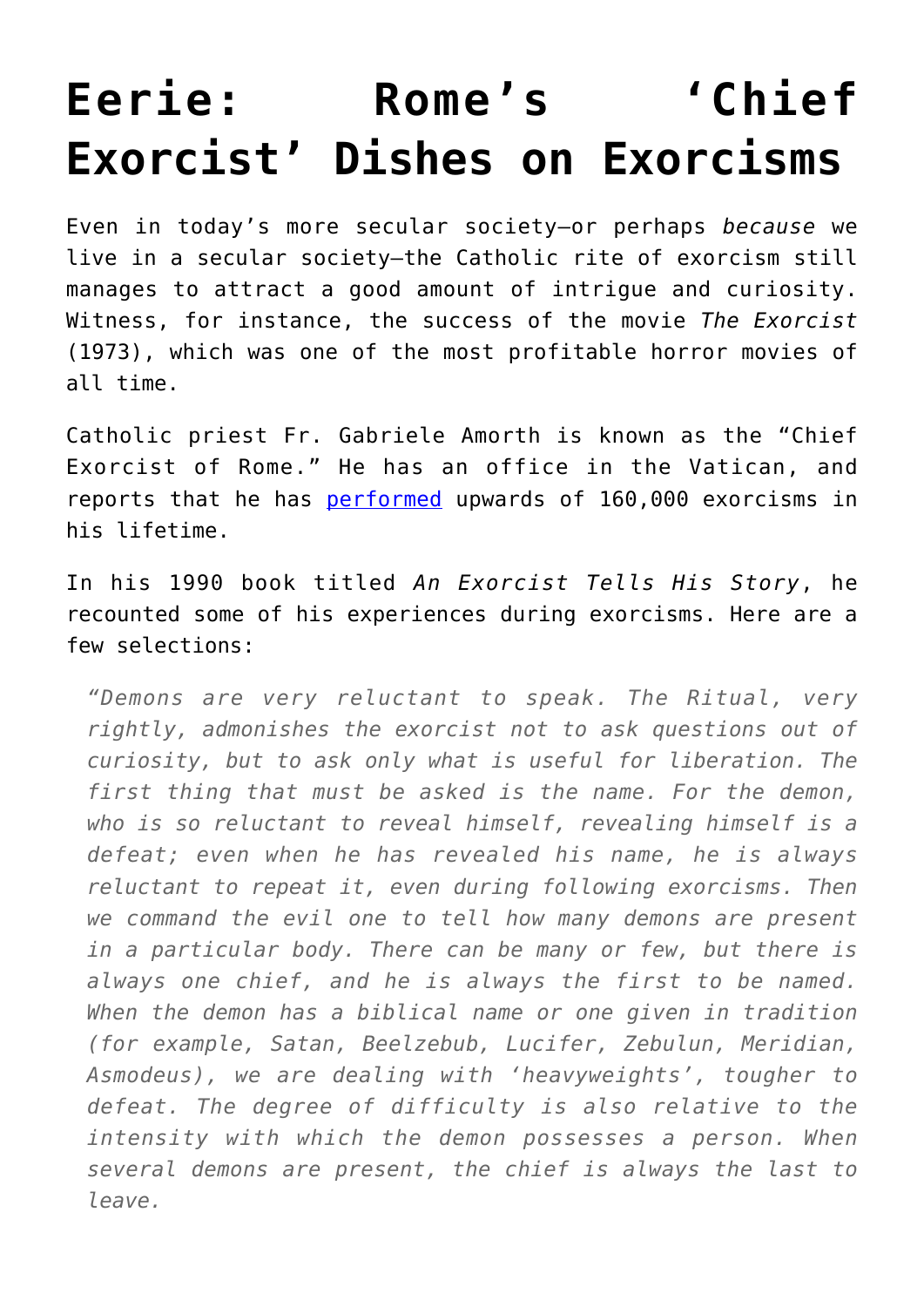*[…]*

*In cases of strong possession the demon might speak voluntarily to discourage the exorcist. Many times I was told, 'You cannot do anything against me!' 'This is my home; I am happy here, and here I will stay.' 'You are wasting your time.' Other times I was threatened: 'I will eat your heart!' 'Tonight I will frighten you so much that you will not be able to close your eyes.' 'I will come into your bed like a snake.'*

*[…]*

*The exorcist is always able to find a particularly weak spot. Some demons cannot bear to have the Sign of the Cross traced with a stole on an aching part of the body; some cannot stand a puff of breath on the face; others resist with all their strength against blessing with holy water.*

*[…]*

*Many times I have been approached by people… who questioned whether a loved one was under the influence of a demon… Blessed water is [a] test. For example, a mother who suspects an evil presence in a son or husband uses blessed water to cook some soup or to brew coffee or tea. Often the affected person finds that particular food bitter and inedible, without understanding why.*

*[…]*

*Superhuman strength can also be a sign of diabolic possession… A person possessed by demons cannot be immobilized; he can even break iron chains… Father Candido [his mentor] told me of a thin, apparently weak girl who had to be subdued by force by four strong men during exorcisms. She broke every bond, even some heavy leather straps with which they tried to tie her down. Once, when she was tied with strong ropes to an iron bed, she broke some of the iron*